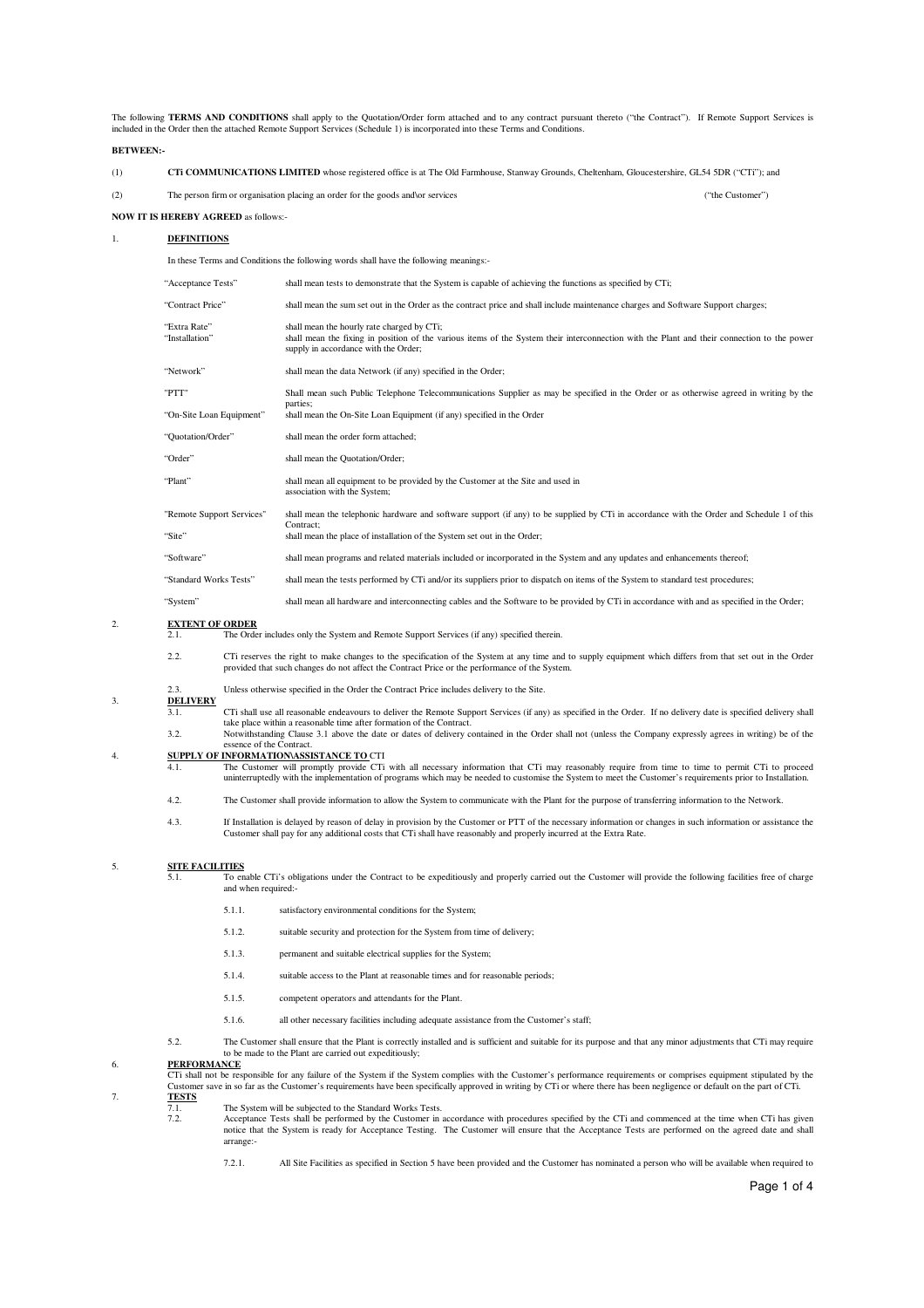carry out such tests

- 7.2.2. the Customer or other contractors are responsible for such failure then CTi's charges at the Extra Rate incurred for the purpose of repeating the Acceptance Tests shall be paid by the Customer; or
- 7.2.3. CTi is responsible then CTi's expenses incurred for the purpose of repeating the Acceptance Tests will be for the account of CTi.
- 7.3. Minor defects not affecting functionality of the System in any way shall not preclude acceptance of the System by the Customer.
- 7.4. Where Acceptance Tests (and repeat Acceptance Tests) have not been completed within 10 days of the delivery of the System, due to circumstances entirely within the control of the Customer, then the entire Contract Pri

### 8. **SYSTEM DOCUMENTATION**

Manufacturer's documentation is available electronically at any time. Site specific documentation is only supplied when detailed in the Order.

### 9. **EXTRA WORK**

In the event of CTi being unable to complete Installation or Acceptance Tests or having to carry out extra work due to a lack of instructions or to delays mistakes or work for which CTi is not responsible or to failure of the Customer to comply with Clauses 4 or 5, a sum in respect of such extra work at the Extra Rate shall be payable by the which CTi is not responsible or to failure of the Cust Customer, provided that such extra work has been reasonably and properly incurred and charged.

### 10. **TIME FOR COMPLETION**

Any period quoted by CTi for completion of a satisfactory Acceptance Test (including supply of programs) are to date from Cti's Acceptance of the Order and receipt of all<br>Any period quoted by CTi for completion of a satisf necessary information and documentation to enable CTi to put the work in hand. The time for such completion shall be extended by a reasonable period if delay in such completion is caused by reason of force majeure namely acts of God, outbreak of hostilities, riot, civil disturbance, acts of terrorism, the act of any government or authority (including refusal or revocation of any licence or consent), fire explosion, flood, or bad weather, power failure, failure of telecommunications lines, failure or breakdown of plant, machinery or vehicles, default of suppliers or sub-contractors, theft, malicious damage, strike, lock out or industrial action of any kind.

11. **PASSING OF RISK AND TITLE**<br>11.1. The risk in the System shall pass to the Customer upon delivery in accordance with this Contract.

- 11.2. Notwithstanding the earlier passing of risk in accordance with Clause 11.1 above, title in the goods shall remain with CTi until payment in full of the Contract Price (and any delivery charges) and any extra costs for extra work has been received by it in accordance with the terms of this Contract together with any<br>other monies due from the Customer to CTi on any account have been
- 11.3. Until title passes the Customer shall hold the System only as bailee for CTi
- 11.4. CTi shall be entitled at any time before title passes to inspect the System, to repossess and use, sell or otherwise deal with the System and so terminate without any liability any rights which the Customer may have in the System under this Contract and for that purpose may enter upon the Site by its servants or agents.
- 11.5. CTi shall be entitled to sue for the price of the System notwithstanding that title to it has not passed to the Customer, provided CTi has not recovered possession. CTi may sue for loss of profit if possession has been recovered.
- 11.6. Until the date CTi receives in full of all monies due to CTi as cleared funds the Customer shall not be entitled to sell transfer lease charge assign by way of security or otherwise deal in or encumber the System and the Customer shall stand possessed of the System as bailee only.
- 11.7. If either:-
	- 11.7.1. the Customer fails to effect payment in full or of all sums due hereunder by 14 days from Invoice Date; or
	- 11.7.2. prior to 14 days from Invoice Date the Customer convenes a meeting of its creditors or a proposal is made for a voluntary arrangement within Part I of the Insolvency Act 1986 or a proposal for any other composition scheme or arrangement with (or assignment for the benefit of) the<br>Customers creditors or if the Customer is unable to pay its debts within the meani receiver administrative receiver or similar officer is appointed in respect of all or any part of the business or assets of the Customer or if a<br>meeting is convened for the purpose of considering a resolution or other step of an administration order (otherwise than for the purpose of an amalgamation or reconstruction)

then CTi its Servants Agents or sub-contractors shall (without prejudice to any other legal remedies it may have) at any time thereafter be entitled to enter upon the Site (without notice to the Customer) and remove the Sy

11.8. With effect from the date of delivery up to and including the date CTi receives in full of all monies due to CTi as cleared funds the Customer shall insure the System for its full replacement value against all usual risks.

### **12. SOFTWARE LICENCE**

12.1. All Software licenses as supplied by CTi are as defined by their respective Manufacturers

### 13. **COPYRIGHT AND CONFIDENTIALITY**

13.1. The Copyright in all specifications designs information drawings manuals and technical descriptions (whether of a commercial or technical nature) provided by CTi with or in connection with the Order vests in CTi and may not be copied, photocopied, reproduced in any form, sold, hired or loaned.

- 13.2. The Customer shall keep the same confidential and shall not without CTi's consent in writing disclose the same to any third party but the Customer shall use the same only for the purpose of assessing the Order, and operating the System. The Customer shall use its best endeavours to ensure that its employees are bound by the same obligations and that such obligations endure beyond termination of their employment with the Customer.
- 13.3. CTi undertakes to keep confidential and not to disclose without the Customer's prior consent in writing to any third party any trade or business secrets or confidential information supplied to CTi relating to the Customer's Plant or processes except as may be necessary for the proper performance of the Contract.
- 13.4. Sub-clauses 13.2 and 13.3 are each subject to the proviso that nothing therein contained shall apply to prevent either party as the case may be from disclosing information:-
	- 13.4.1. in its possession (with full right to disclose) prior to receiving it from the other or
	- 13.4.2. which is or later becomes public knowledge other than by a breach of this clause or 13.4.3. which it may independently receive from a third party (with full right to disclose); o
	- which it may independently receive from a third party (with full right to disclose); or

13.4.4. which may be required to be disclosed by law or by any court or regulatory agency or authority.

## 14. **INTELLECTUAL PROPERTY INDEMNITY**

- 14.1. CTi will indemnify and defend at its own expense the Customer from and against any and all claims for infringements of patents, trademarks, industrial designs, copyrights, (published at the time of the Order) or othe
	- 14.1.1. this indemnity shall not apply to any infringement which is due to CTi having followed a design or instruction furnished or given by the Customer or to use of the System in a manner or for a purpose in a foreign country not specified or disclosed to CTi or to any infringement which is due to the System being used in association or combination with the Plant or any other equipment not supplied by CTi.
	- 14.1.2. The Customer shall not have done or permitted or suffered to be done anything which may have been or become an infringement of any rights in any patent trademark or other right as herein before provided; and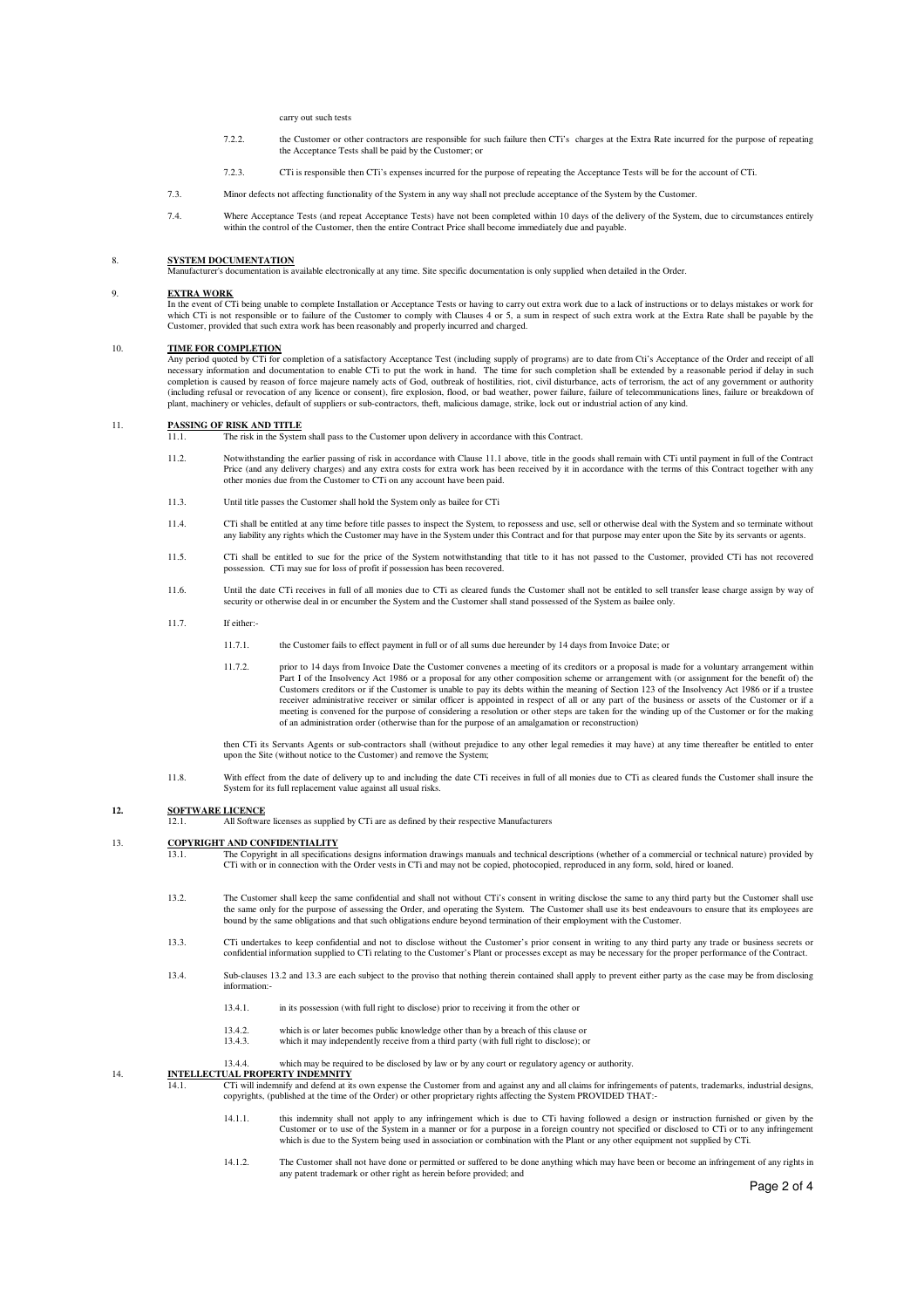- 14.1.3. the Customer shall have exercised a reasonable standard of care in protecting the same, failing which the Customer shall indemnify CTi against all actions, proceedings, costs, claim and expenses incurred in respect thereof
- 14.2. The Customer undertakes to notify CTi immediately in writing by recorded mail of any claim being made or action threatened or brought against the Customer<br>and on the Customer permitting CTi at its own expense to cond
- 14.3. The Customer warrants that any design or instructions furnished or given by the Customer shall not be such as will cause CTi to infringe any patents, trademarks, industrial designs, copyrights or other proprietary rights affecting the System.

### 15. **TERMS OF PAYMENT**

- 15.1. Unless otherwise agreed as specified in the Order, payments shall be made by the Customer as follows:-
	- 15.1.1. 100% of the Contract Price within 14 days of System acceptance which shall be evidenced by the signature of the Customer's representative on a System acceptance form;
	- 15.1.2. extra work or any other agreed charges shall be paid for within 14 days of submission of the invoice;
- 15.2. All prices quoted are exclusive of VAT which is chargeable at the standard rate applicable at the tax point;
- 15.3. If CTi is prevented due to causes within the Customer's control or that of other contractors of the Customer's from delivering all or any part of the System when ready or from proceeding with the Installation of such System as they have already delivered they shall be entitled to arrange storage either at their own<br>works or elsewhere on the Customers behalf. All charges for pa necessary refurbishing shall be payable by the Customer
- 15.4. Payments under 15.1 shall not be withheld on account of minor defects or omissions in the System which do not materially affect its use.
- 15.5. Payments not made on the due date will incur interest at the rate of 8% per annum above the base rate of The Bank of England and statutory late payment compensation.
- 15.6. If the cost to CTi of performing its obligations under the Order shall be increased by reason of the making or amendment of the Contract of any law or of any order, regulation or bye-law having the force of law that shall affect the performance of the Contract the amount of such increase shall be added to the Contract Price.
- 15.7. If the cost to CTi of performing its obligations under the Order shall be increased by any rise in labour costs or in the costs of materials or transport above such rates and costs ruling at the date of the Contract the amount of such increase shall be added to the Contract Price provided that no account shall be taken of<br>any amount by which any cost incurred by CTi has been increased be construed as including any duty or tax by whomsoever payable which is payable under or by virtue of any Act of Parliament on the import, purchase, sale, appropriation, processing of such materials.
- 15.8. In addition the payment provisions contained at clause 4 of Schedule 1 shall apply to the Remote Support Service Charges.

### 16. **DEFECTS**

- $\frac{16.1}{16.1}$  While all due care and skill has been exercised in the design, development, manufacture and installation of the System CTi does not warrant that the System is free from errors or that the operation of the System will be uninterrupted or error free.
- 16.2. CTi will make good by repair or at CTi's option by the supply of a replacement defects which under proper use, care and maintenance appear in the System within a period of 3 calendar months after the System has passed the Acceptance Tests.
- 16.3. If during the period stated in sub-clause 16.2 an apparent defect in the System occurs and the Customer is unable to identify the cause of the apparent defect using proper skill and following CTi,s fault finding procedures CTi will at the Customer's request locate and rectify the apparent defect for the Customer. Such work will be provided free of charge if a defect was due to CTi's faulty design materials or workmanship.
- 16.4. CTi's liability in respect of any fault or defect in the System or any part thereof arising from design materials or workmanship shall be limited in all cases to the reasonable costs of replacing or repairing such a against such System in the Order.
- 16.5. CTi shall not be obliged to correct errors pursuant to this Clause which result directly or indirectly from:-
	- 16.5.1. the modification, alteration, repair or substitution by the Customer of any of the System or the transfer of the System to a different operational environment (whether by alterations of equipment or inter-acting software or otherwise);
	- 16.5.2. incompatibility of the System with the Customer's data or conversion by the Customer of its pre-existing data in order for it to conform to the requirements of the System;
- 16.6. Save as provided in this Clause, CTi makes no warranty as to fitness for purpose, satisfactory quality, compliance with sample, description or otherwise and all warranties, conditions, representations and liabilities (whether express or implied) on the part of the Company in relation to the System are expressly excluded.

# 17. **LIMITATION**

17.1. Subject to the provisions of Clauses 14 and 16 above the following provisions set out CTi's entire liability (including any liability for acts and omissions of its employees agents and sub-contractors) to the Custome

- 17.1.1. any breach of its contractual obligations arising under this Contract; and
- 17.1.2. any representations, statements or tortuous acts or omissions including negligence arising under or in connection with this Contract.
- 17.2. Any act or omission on the part of CTi or its employees, agents or sub-contractors falling within Clause 17.1 above shall for the purposes of this Clause be known as an "Event of Default"
- 173 17.3. CTi's liability to the Customer for:-
	- 17.3.1. death or personal injury resulting from its own or that of its employees agents or sub-contractors negligence; and
	- 17.3.2. all damage suffered by the Customer as a result of the implied statutory undertaking as to title quiet possession and freedom from encumbrances not be limited.
- 17.4. Subject to the provisions of Clause 17.5.1 CTi shall accept liability to the Customer in respect of damage to the tangible property of the Customer resulting from the negligence of the Company or its employees, agents and sub-contractors.
- 17.5. Subject to the provisions of Clause 17.3 and to the following provisions of this Clause 17 CTi's entire liability in respect of any Event of Default shall be limited to damages of an amount equal to:-
	- 17.5.1. £2 million in the case of an Event of Default falling within Clause 17.4 above; and
	- 17.5.2. the Contract Price in the case of any Event of Default relating to the System; and